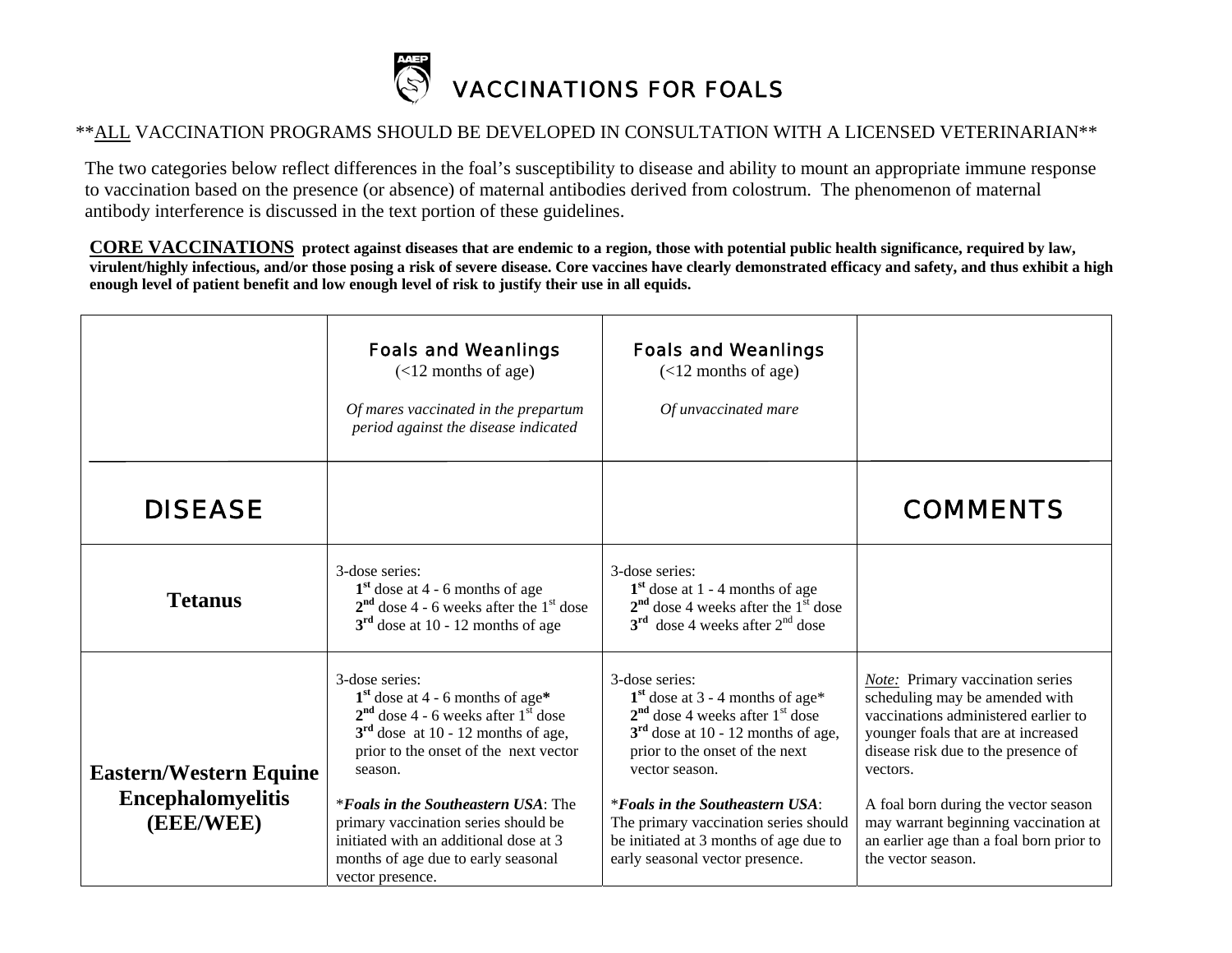| <b>Rabies</b>                   | 2-dose series:<br>1 <sup>st</sup> dose at 6 months of age<br>$2nd$ dose 4 - 6 weeks after $1st$ dose<br>Revaccinate annually                                                                                                                                                                                                                                                                                                                                                                                                                                                                                                                                                                                                                                                                                                      | 1-dose series:<br>$1st$ dose at 3 - 4 months of age<br>Revaccinate annually                                                                                                                                                                                                                                                                                                                                                                                                                                                                                                                                                                                                                                                                                            | Note: For foals of mares of<br>unknown vaccinal history, there are<br>two options to consider. Please<br>view the complete rabies section at<br>www.aaep.org/rabies.htm for more<br>information.                                                                                                                                                                                                                                                                                                                                                                                                                                  |
|---------------------------------|-----------------------------------------------------------------------------------------------------------------------------------------------------------------------------------------------------------------------------------------------------------------------------------------------------------------------------------------------------------------------------------------------------------------------------------------------------------------------------------------------------------------------------------------------------------------------------------------------------------------------------------------------------------------------------------------------------------------------------------------------------------------------------------------------------------------------------------|------------------------------------------------------------------------------------------------------------------------------------------------------------------------------------------------------------------------------------------------------------------------------------------------------------------------------------------------------------------------------------------------------------------------------------------------------------------------------------------------------------------------------------------------------------------------------------------------------------------------------------------------------------------------------------------------------------------------------------------------------------------------|-----------------------------------------------------------------------------------------------------------------------------------------------------------------------------------------------------------------------------------------------------------------------------------------------------------------------------------------------------------------------------------------------------------------------------------------------------------------------------------------------------------------------------------------------------------------------------------------------------------------------------------|
|                                 | Inactivated vaccine*                                                                                                                                                                                                                                                                                                                                                                                                                                                                                                                                                                                                                                                                                                                                                                                                              | Inactivated vaccine*                                                                                                                                                                                                                                                                                                                                                                                                                                                                                                                                                                                                                                                                                                                                                   |                                                                                                                                                                                                                                                                                                                                                                                                                                                                                                                                                                                                                                   |
| <b>West Nile Virus</b><br>(WNV) | 3-dose series:<br>$1st$ dose at 4 - 6 months of age<br>$2nd$ dose 4 - 6 weeks after $1st$ dose<br>$3rd$ dose at 10 - 12 months of age,<br>prior to the onset of the next vector<br>season.<br>Recombinant canary pox vaccine<br>3-dose series:<br>$\frac{1^{st}}{2^{nd}}$ dose at 5 - 6 months of age<br>$2^{nd}$ dose 4 weeks after $1^{st}$ dose<br>$3rd$ dose at 10-12 months of age,<br>prior to the onset of the next vector<br>season.<br>Flavivirus chimera vaccine<br>2-dose series:<br>$1st$ dose at 5-6 months of age<br>$2nd$ dose at 10-12 months of age,<br>prior to the onset of the next vector<br>season.<br><i>*Foals in the Southeastern USA:</i><br>Due to early seasonal vector presence,<br>the primary vaccination series should be<br>initiated earlier with the addition of a<br>dose at 3 months of age. | 3-dose series:<br>$1st$ dose at 3 - 4 months of age<br>$2nd$ dose 4 weeks after $1st$ dose<br>$3rd$ dose at 10 - 12 months of age,<br>prior to the onset of the next<br>vector season.<br>Recombinant canary pox vaccine<br>3-dose series:<br>$1st$ dose at 5 - 6 months of age<br>$2nd$ dose 4 weeks after $1st$ dose<br>$3rd$ dose at 10 - 12 months of age,<br>prior to the onset of the next<br>vector season.<br>Flavivirus chimera vaccine<br>2-dose series:<br>$1st$ dose at 5 - 6 months of age<br>$2nd$ dose at 10 - 12 months of age<br>prior to the onset of the next<br>vector season.<br><i>*Foals in the Southeastern USA:</i><br>Due to early seasonal vector<br>presence, the primary vaccination<br>series should be initiated at 3 months<br>of age. | Note: Primary vaccination series<br>scheduling may be amended with<br>vaccinations administered to younger<br>foals that are at increased risk of<br>exposure due to the presence of<br>vectors.<br>A foal born during the vector season<br>may warrant initiation of the primary<br>vaccination series at an earlier age<br>than a foal born prior to the vector<br>season.<br>There is no data for the use of the<br>recombinant or chimera product in<br>foals $<$ 5 months of age. If either<br>product is administered to foals at $< 5$<br>months of age, the recommended<br>primary schedule should still be<br>completed. |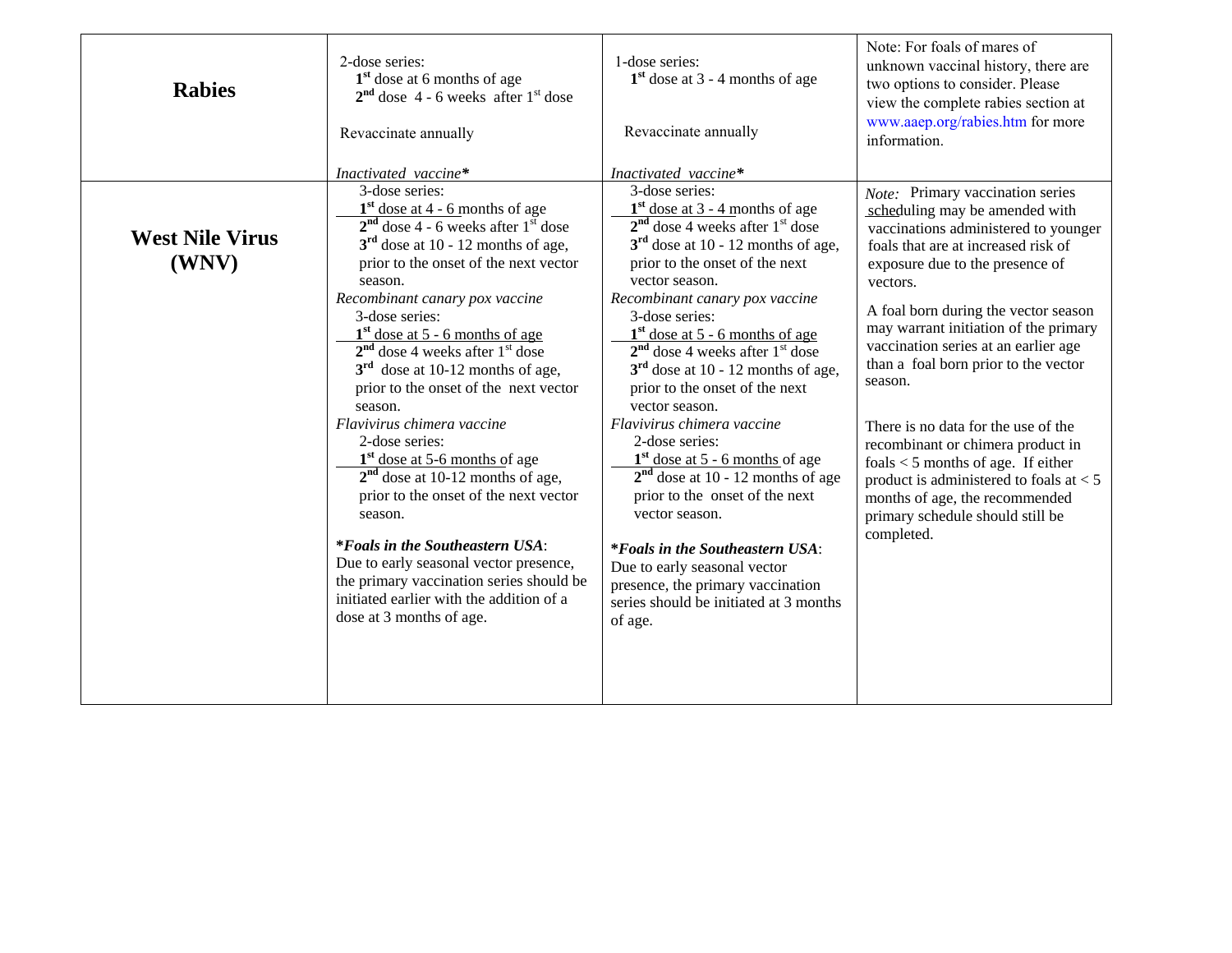**RISK-BASED VACCINATIONS are those having applications which may vary between individuals, populations, and geographic regions. Risk assessment should be performed by, or in consultation with, a licensed veterinarian to identify which vaccines are appropriate for a given horse or population of horses. The listing of a vaccine here is not a recommendation for its inclusion into a vaccination program. Vaccine scheduling is provided for use after it has been determined which, if any, risk-based vaccines are indicated. Note: vaccines are listed in this table in alphabetical order not in order of priority for use.** 

|                                    | <b>Foals and Weanlings</b><br>$(<12$ months of age)<br>of mares vaccinated in the prepartum<br>period against the disease indicated                                                                             | <b>Foals and Weanlings</b><br>$(<12$ months of age)<br>of unvaccinated mares                                                                                                                                       |                                                                                                                                                                                                                                                                                                                         |
|------------------------------------|-----------------------------------------------------------------------------------------------------------------------------------------------------------------------------------------------------------------|--------------------------------------------------------------------------------------------------------------------------------------------------------------------------------------------------------------------|-------------------------------------------------------------------------------------------------------------------------------------------------------------------------------------------------------------------------------------------------------------------------------------------------------------------------|
| <b>DISEASE</b>                     |                                                                                                                                                                                                                 |                                                                                                                                                                                                                    | <b>COMMENTS</b>                                                                                                                                                                                                                                                                                                         |
| <b>Anthrax</b>                     | Not applicable. As it is not<br>recommended to vaccinate mares<br>during pregnancy there will be no<br>foals of mares vaccinated prepartum                                                                      | No age specific guidelines are<br>available for this vaccine.<br>Manufacturer's recommendation is<br>for primary series of 2 doses<br>administered subcutaneously at a 2 - 3<br>week interval.                     | Antimicrobial drugs must not be given<br>concurrently with this vaccine.<br>Caution should be used during storage,<br>handling and administration of this live<br>bacterial product. Consult a physician<br>immediately should accidental human exposure<br>(via mucus membranes, conjunctiva or broken<br>skin) occur. |
| <b>Botulism</b>                    | 3-dose series:<br>$1st$ dose 2 - 3 months of age<br>$2nd$ dose 4 weeks after $1st$ dose<br>$3^{\text{rd}}$ dose 4 weeks after $2^{\text{nd}}$ dose                                                              | 3-dose series:<br>$1st$ dose 1 - 3 months of age<br>$2nd$ dose 4 weeks after $1st$ dose<br>$3rd$ dose 4 weeks after $2nd$ dose                                                                                     | Maternal antibody does not interfere with<br>vaccination; foals at high risk may be<br>vaccinated as early as 2 weeks of age.                                                                                                                                                                                           |
| <b>Equine Herpesvirus</b><br>(EHV) | Inactivated or modified live vaccine<br>3-dose series:<br>$1st$ dose 4 - 6 months of age<br>$2nd$ dose 4 - 6 weeks after $1st$ dose<br>$3rd$ dose at 10 - 12 months of age<br>Revaccinate at 6-month intervals. | Inactivated or modified live vaccine<br>3-dose series:<br>$1st$ dose at 4 - 6 months of age<br>$2nd$ dose 4 - 6 weeks after $1st$ dose<br>$3rd$ dose at 10 - 12 months of age<br>Revaccinate at 6-month intervals. |                                                                                                                                                                                                                                                                                                                         |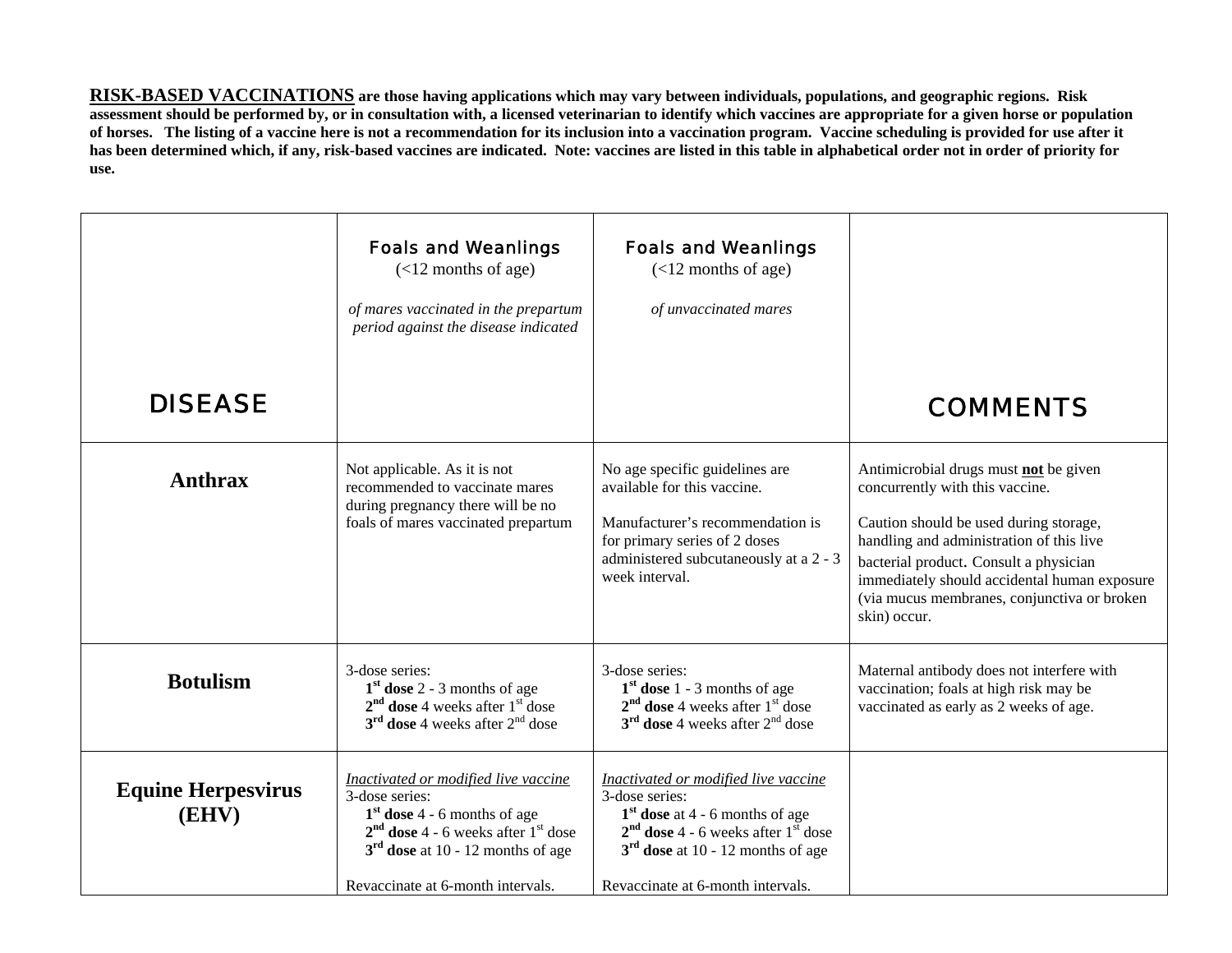| <b>Equine Viral Arteritis</b><br>(EVA) | Colt (male) foals: Single dose at 6 -<br>12 months of age (see comments).                                                                                                                                                                                                                                                                                   | Colt (male) foals: Single dose at 6 -<br>12 months of age (see comments).                                                                                                                                                                                                                                                                                   | Prior to initial vaccination, colt (male) foals<br>should undergo serologic testing and be<br>confirmed negative for antibodies to EAV.<br>Testing should be performed shortly prior to, or<br>preferably at, the time of vaccination.<br>As foals can carry colostral derived antibodies<br>to EAV for up to 6 months, testing and<br>vaccination should <b>not</b> be performed prior to 6<br>months of age. |
|----------------------------------------|-------------------------------------------------------------------------------------------------------------------------------------------------------------------------------------------------------------------------------------------------------------------------------------------------------------------------------------------------------------|-------------------------------------------------------------------------------------------------------------------------------------------------------------------------------------------------------------------------------------------------------------------------------------------------------------------------------------------------------------|----------------------------------------------------------------------------------------------------------------------------------------------------------------------------------------------------------------------------------------------------------------------------------------------------------------------------------------------------------------------------------------------------------------|
| <b>Equine Influenza</b>                | Inactivated vaccine<br>3-dose series:<br>1 <sup>st</sup> dose at 6 months of age<br>$2nd$ dose 3 - 4 weeks after $1st$ dose<br>$3rd$ dose at 10 - 12 months of age<br>Modified live vaccine<br>2-dose series administered<br>intranasally:<br>$1st$ dose at 6 - 7 months of age<br>$2nd$ dose at 11 - 12 months of age<br>Revaccinate at 6-month intervals. | Inactivated vaccine<br>3-dose series:<br>1 <sup>st</sup> dose at 6 months of age<br>$2nd$ dose 3 - 4 weeks after $1st$ dose<br>$3rd$ dose at 10 - 12 months of age<br>Modified live vaccine<br>2-dose series administered<br>intranasally:<br>$1st$ dose at 6 - 7 months of age<br>$2nd$ dose at 11 - 12 months of age<br>Revaccinate at 6-month intervals. | An increased risk of disease may warrant<br>vaccination of younger foals. Because some<br>maternal anti-influenza antibody is likely to be<br>present, a complete series of primary<br>vaccinations should still be given after 6<br>months of age.                                                                                                                                                            |
| <b>Potomac Horse Fever</b><br>(PHF)    | 2-dose series:<br>$1st$ dose at 5 months of age<br>$2nd$ dose 3 - 4 weeks after 1 <sup>st</sup> dose                                                                                                                                                                                                                                                        | 2-dose series:<br>1 <sup>st</sup> dose at 5 months of age<br>$2nd$ dose 3 - 4 weeks after $1st$ dose                                                                                                                                                                                                                                                        | If risk warrants, vaccine may be administered to<br>younger foals. Subsequent doses are to be<br>administered at 4-week intervals until 6 months<br>of age.                                                                                                                                                                                                                                                    |
| <b>Rotavirus</b>                       | Not recommended in foals                                                                                                                                                                                                                                                                                                                                    | Not recommended in foals                                                                                                                                                                                                                                                                                                                                    |                                                                                                                                                                                                                                                                                                                                                                                                                |